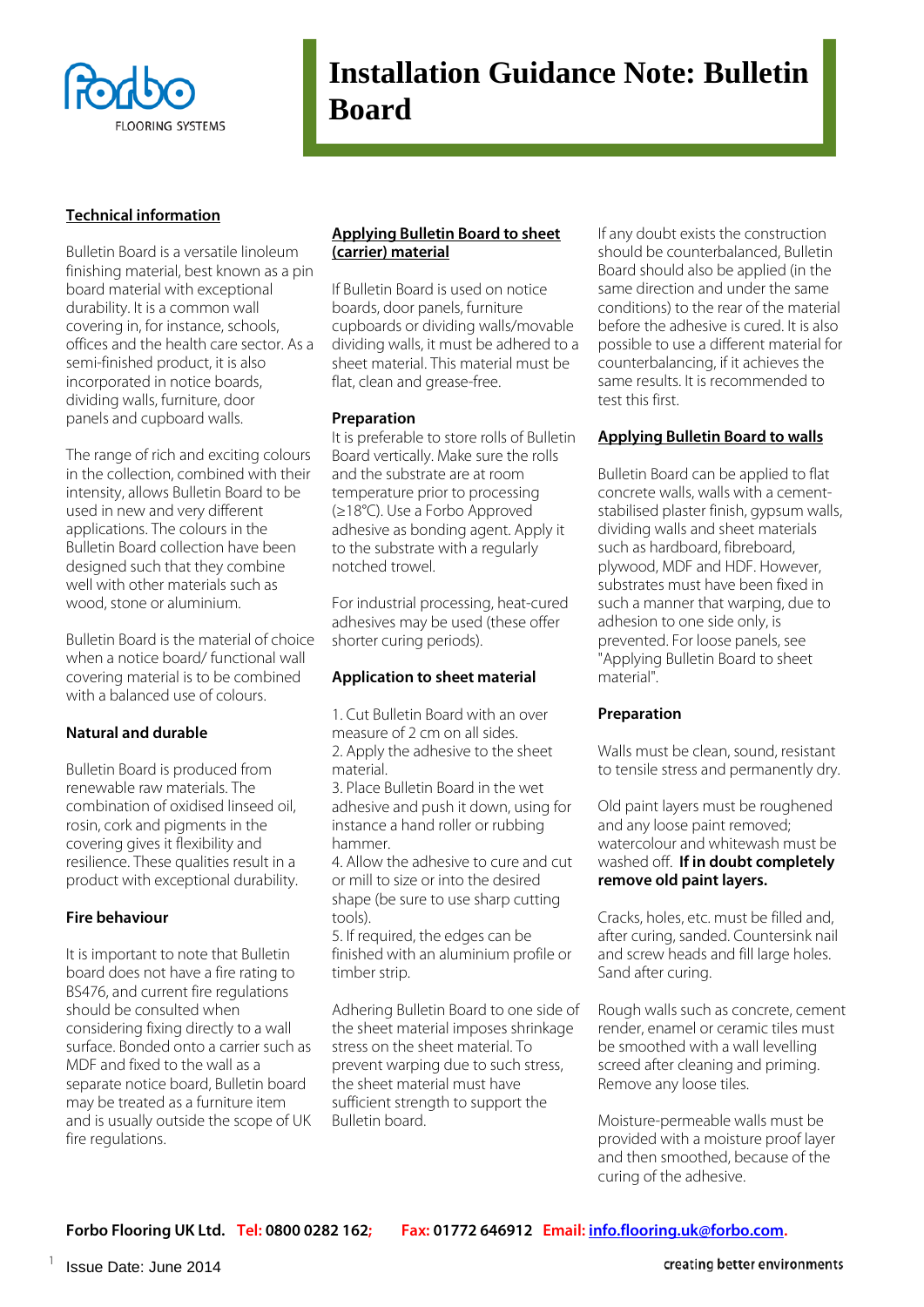

# **Installation Guidance Note: Bulletin Board**

#### **General:**

Dusty and weak walls, porous surfaces, or plaster layers must be strengthened by removing as much dust as possible and then priming them.

#### **When in doubt, carry out an adhesion test.**

New concrete walls may have a laitance film of unbound or loosely bound mortar approximately 0.5 mm thick. These walls should be sanded and then primed. An adhesion test is always recommended. The moisture content of cementstabilised walls or plaster must not exceed 75% RH.

## **Adhering**

Use Forbo approved adhesive with Bulletin Board. If the length of Bulletin Board is very heavy, the top 20 cm must be fixed using a double stick contact adhesive. On plasticised fibreboard, a contact adhesive must be used which is applied to both surfaces using a fur roller.

## **Acclimatisation**

To prevent roll stresses in as far as possible, the rolls should be left to acclimatise at room temperature for one day before processing.

Cut the lengths with an over measure, back roll each length and then lay them out flat on the floor with the jute side down.

When cutting, take into account a lengthwise shrinkage of approximately 1%.

## **Tools**

You will need the following tools: Pencil Ruler and straight edge

Piece of strong paper (e.g. wrapping paper) Disk and small straight edge

Stanley knife with straight and hooked blades Trowel, regular notches B1 Short scriber (over & unders) with blade Long (bar) scriber Hand roller or rubbing hammer

Hand groover

#### **Application to the wall in vertical direction**

1. Draw a plumb line in the centre of the wall and repeat this every width of the Bulletin Board to be fixed. Trim the factory edges of the Bulletin board using a Forbo Strip and seam cutter.

2. Use the disk and the pencil to trace the shape of the ceiling to a piece of paper. Start with a length of Bulletin Board in the centre of the wall. Keep the template flush with the plumb lines and with the clean-cut edge of the sheet.

3. Place the template on the length of Bulletin Board, copy the shape using the small straight edge and the knife and then cut the material with a slight undercut.

4. Repeat stages 2 and 3 for all other full-widths.

5. Apply the adhesive between two plumb lines to the wall. Press down the length of Bulletin Board along the ceiling joint, and then along the plumb line. Then press down the length of Bulletin Board first across and then lengthwise using the hand roller. Use a damp cloth to immediately remove any excess adhesive.

**NB:** In some cases the weight of the Bulletin Board may make it necessary to apply a layer of contact adhesive to the top sections of the wall and the back of the Bulletin Board over 20 cm. This will prevent the sheet from sliding down in the fresh adhesive.

6. Cut the length of Bulletin Board to fit at the floor using the short scriber (counter setting) and the knife. 7. Repeat stages 5 and 6 for all other full-width lengths of Bulletin Board which are bonded with butt joints. Place all lengths in the same lengthwise orientation. Do not reverse.

8. Use the piece of paper, the disk and the pencil to trace the shape of the corner joint. Use the same method as in stage 2.

9. If the last length of Bulletin Board has to be cut lengthwise, always do it in the corner (never on the side of the joint with the last full-width length of Bulletin Board).

10. Use the template, the small straight edge and the knife to copy the shape to the length of Bulletin Board and cut the material slightly bevelled. Use the same method as in stage

2. Cut at the net width plus 2 cm. 11. Use the template to copy the ceiling joint and cut with a slight undercut.

12. Apply adhesive to the wall and press down the length of Bulletin Board. Use a damp cloth to remove immediately any excess adhesive. 13. Cut the length of Bulletin Board to fit at the floor using the short scriber (counter setting) and the knife. 14. Finally cut the overlapping seam to size using the short scriber and press down the length of Bulletin Board using the hand roll.

15. Repeat stages 8 to 14 for the other corner seam. If it is not possible to fit the cross end at the floor side using the scriber, do the following: 1. Copy the shape of the floor joint to

the paper using the disk and the pencil and place a cross line at both sides of the paper on the wall and on the paper.

2. Accurately measure the distance between the ceiling and the lines at the base of the wall (on both sides) and copy these distances to the length of Bulletin Board.

**Forbo Flooring UK Ltd. Tel: 0800 0282 162; Fax: 01772 646912 Email[: info.flooring.uk@forbo.com.](mailto:info.flooring.uk@forbo.com)** 

creating better environments